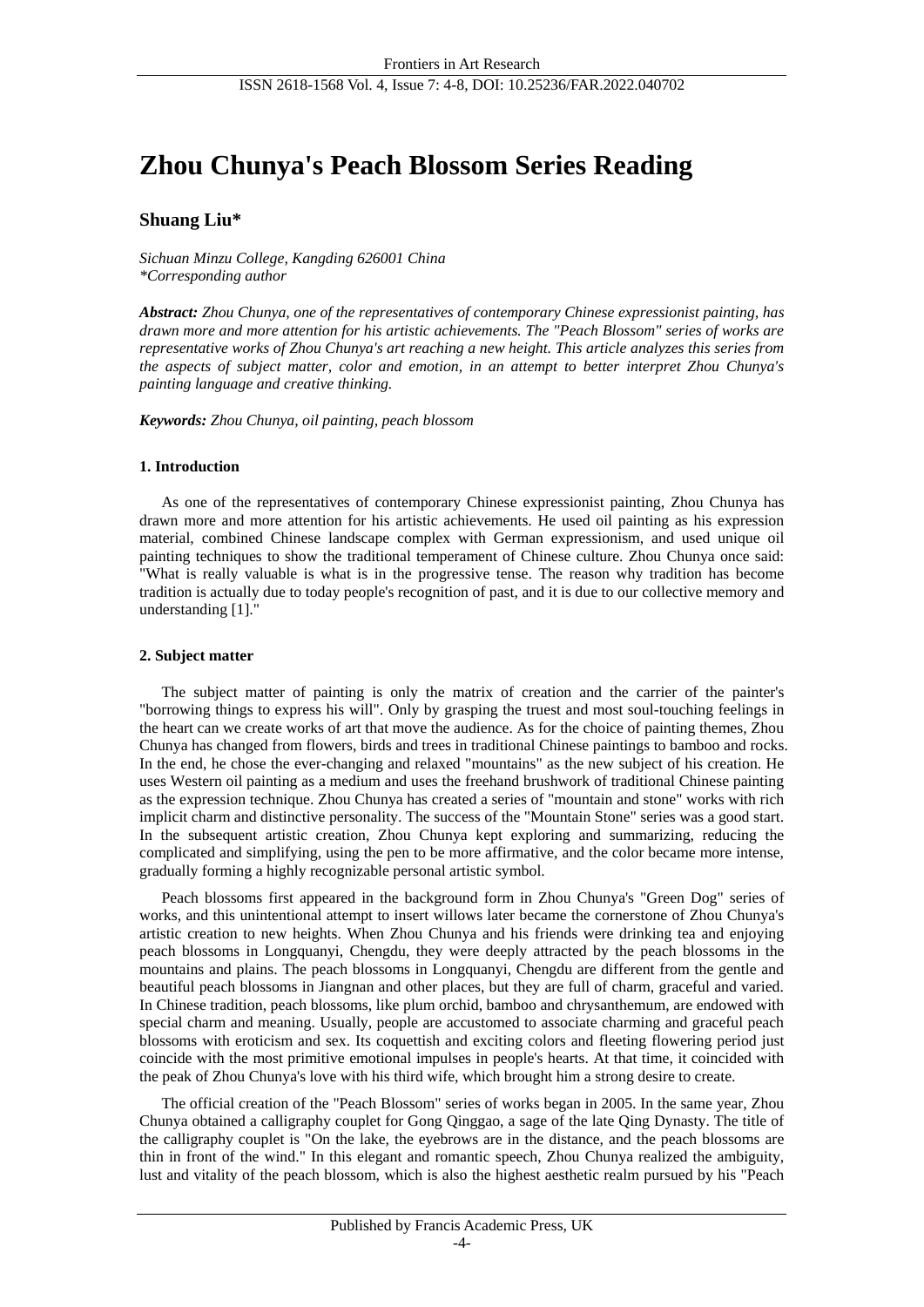Blossom" series. . Zhou Chunya's "Peach Blossom" series continued until 2012, during which more than 50 outstanding works were produced. Bright colors and freehand brushstrokes are the most notable features of Zhou Chunya's "Peach Blossom" series. This is also the most numerous and most influential batch of works in Zhou Chunya's artistic career so far. The "Peach Blossom" series of works created by Zhou Chunya has pushed his personal artistic style and thought to a new height, and has also attracted attention at home and abroad. Mr. Li Xianting, known as the "Godfather of Chinese Contemporary Art", said to Zhou Chunya when he commented on Zhou Chunya's "Peach Blossom" series: "Your Peach Blossom series has reached a high level, and you have transformed the tradition of Chinese literati painting through oil painting. The peach blossom is imaged, and it inherits the erotic tradition of Chinese poetry, intentionally or unintentionally. You are a modern person, you have many romantic encounters, and more importantly, you do not regard this kind of romantic encounter as a bad thing, but accept it with enthusiasm, love It is so beautiful in your heart that you can create the erotic painting image of peach blossoms, which is your greatest success [2]."

From traditional themes to the "Mountain Stone" series to the later famous Green Dog series and Peach Blossom series paintings, Zhou Chunya uses various painting themes as the matrix for his artistic expression, through a unique perspective, with the help of strong colors and heavy brushstrokes express personal temperament.

#### **3. Color**

An artist's special growth environment and social background form their unique artistic language [3]. Zhou Chunya has been a witness of important historical periods such as "scar" art, 85 new wave, political pop, etc., but he has never belonged to any faction. He has always maintained an independent and bold spirit in the process of creation, and has always been try hard to find your own unique position.

"The pink color that is all over the mountains and plains flows with a flirtatious charm that makes people's blood flow, making me feel the rhythm of the original life force [4]." The eclectic compositional form is a major feature of the "Peach Blossom" series of works, giving people an unrestrained spirit flamboyant feeling. Sometimes a sturdy peach blossom branch stretches straight into the picture like the arms of a mighty and majestic warrior, and sometimes the peach trees are lined up from near to far like graceful girls; Sometimes slender and beautiful; sometimes peach blossoms are blooming, coquettish and charming, sometimes withering, sad and lonely. When Zhou Chunya was working on the picture, he always painted the picture very full, but there was a blank space between the brushstrokes, similar to the blank effect in Chinese painting, so that the foundation of the canvas could be easily and naturally revealed, and the brushstrokes of the picture revealed. A strong sense of rhythm that feels relaxed and natural. In terms of color, Zhou Chunya tried his best to express his innermost feelings through color. By making subjective adjustments from aesthetics, he used green and red with strong contrast in a large area in the picture, which is full of visual tension. Green gives a feeling of vitality, purity, tranquility and relaxation, while red gives a strong impulse and excitement. In addition, Zhou Chunya, who was influenced by German Neo-Expressionism, applied the effect of the natural flow of toning oil to the picture, making the picture more bold and free and easy. The charming peach blossoms compete with each other in Zhou Chunya's pen, showing full and vigorous vitality.

#### **4. Emotion**

In the "Peach Blossom" series of works, most of the works depict a pair of vaguely imaged Yehe men and women under the delicate blooming peach blossoms, indulging in their innate lust. Throughout history, men, women and sex have always been the eternal themes of discussion. Zhou Chunya said that the "Peach Blossom" series depicts "sex and emotion" - the innate desire of human beings. The splendid peach blossoms and the wild red male and female figures are strangely juxtaposed. This combination dissolves the barrier between human beings and nature. It also blurs the boundary between sin and morality, indulges sincere and instinctive fantasy in a flowing color emotion, and completely releases and detonates human's natural attributes in a grand scene - gentle and violent[5]. The stimulating colors and strong contrasts of the pictures often force the audience to be unable to escape, and they have to take off their inner hypocrisy and re-examine their most genuine emotions.

"Peach Blossom Red Man" is a work he created in 2006 (see Figure 1). A peach blossom in full bloom rises from the bottom left of the picture to the top right of the picture. The strong branch divides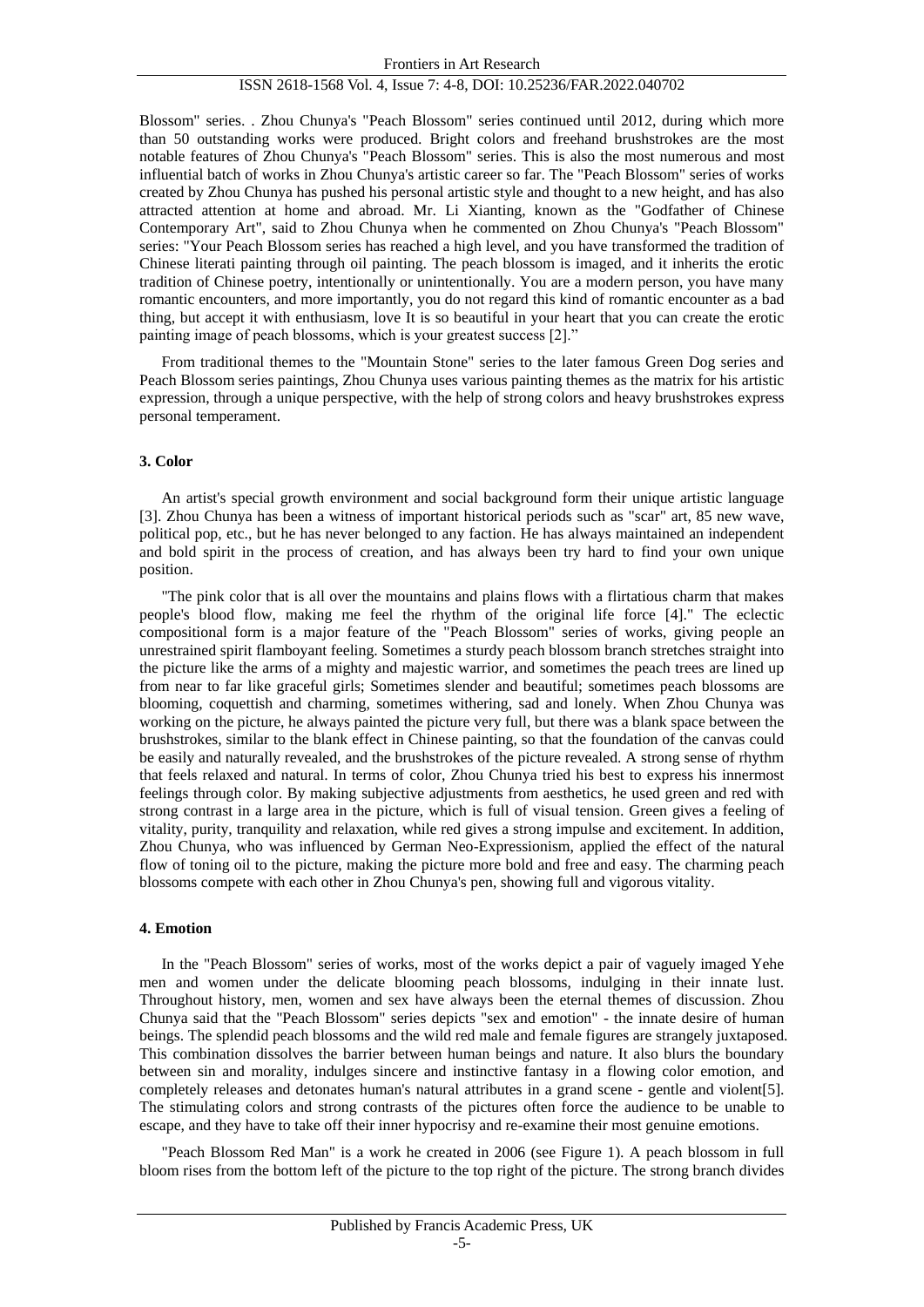the picture into two, scarlet the stamens, the bright pink petals, and the peach blossoms intentionally exaggerated by the painter bloom freely in the picture, revealing a strong vitality. Behind the peach blossoms, a pair of red naked bodies are enjoying the joy of fish and water, breaking the silence of the flowers silently. It shows the instinct of life directly and without a bit of shyness, especially under the impact of the bold freehand brushstrokes and the bright red and green contrasting colors, it makes people imagine in an unconscious state, and exposes the id's impulsive response to "eroticism" . [6] Passionate men and women echo each other with wanton blooming peach blossoms, showing exuberant vitality. The two are perfectly integrated, breaking the boundaries between man and nature. The calm white and blue background forms a strong contrast with the red human body, revealing the loneliness after a burst of passion. The short flowering period is a metaphor for the reincarnation and fleetingness of life. The peach blossoms are in full bloom, implying the unease of withering, and revealing the natural freedom and limitations of all things. The blossoming of peach blossoms is the bliss of life; the falling of peach blossoms is unstoppable sadness. The peach blossoms are in full bloom for a short time as a metaphor for the vigorous and fleeting love of love, and it can also be understood as an instant gain and a loss that cannot be possessed forever. The contradiction between infinite nostalgia and physical mortality [7].



*Figure 1: Zhou Chunya, Peach Blossoms, 2006*

"Peach Blossoms Shallow Depths" (see Figure 2) is a work created by Zhou Chunya in 2010, quoted from Yuan Zhen's "Peach Blossoms" "Peach blossoms are shallow and deep, like even shades of makeup. The color atmosphere of the whole picture is fresh and bright, and the peach blossoms in full bloom are charming and moving. The blooming peach blossoms are better integrated with the blue sky and green grass in the distance, which looks natural and beautiful. In the processing of the background, the random brushstrokes reveal alternate blue and white backgrounds, making the whole picture appear atmospheric and vivid. The blooming time of peach blossoms is very short but extremely prosperous, which is in sharp contrast to the silence behind the flowers, which will make viewers feel pity and sadness. The blossoming and falling of flowers is very similar to the life course of a person from birth to youth, middle age to old age and death. "Peach Blossom" is artist Zhou Chunya's rational thinking and presentation of life.

In works such as "Peach Blossoms on the Other Shore", "A Few Branches in Spring", "Small Peach Blossoms with Thin Faces in Front of the Wind", and "Flowers Flying with the Flowing Water", the scenes of naked men and women mingling with each other have been eliminated, leaving only the description of the peach blossom itself. Zhou Chunya once said in an interview: "In the past, I painted flowers just to practice the use of color. Later, I realized that flowers themselves can also become a theme of creation." In his writing, flowers have become a very symbolic meaning. the theme, inheriting the Chinese tradition [8]. In "Peach Blossoms on the Other Shore", the painting skills are more proficient, and the smooth freehand brushstrokes reveal Zhou Chunya's passionate and unrestrained character. Against the backdrop of the plump peach blossoms, the branches appear strong and powerful, like the arms of a strong man waving in the spring breeze. Some of the peach blossoms in front are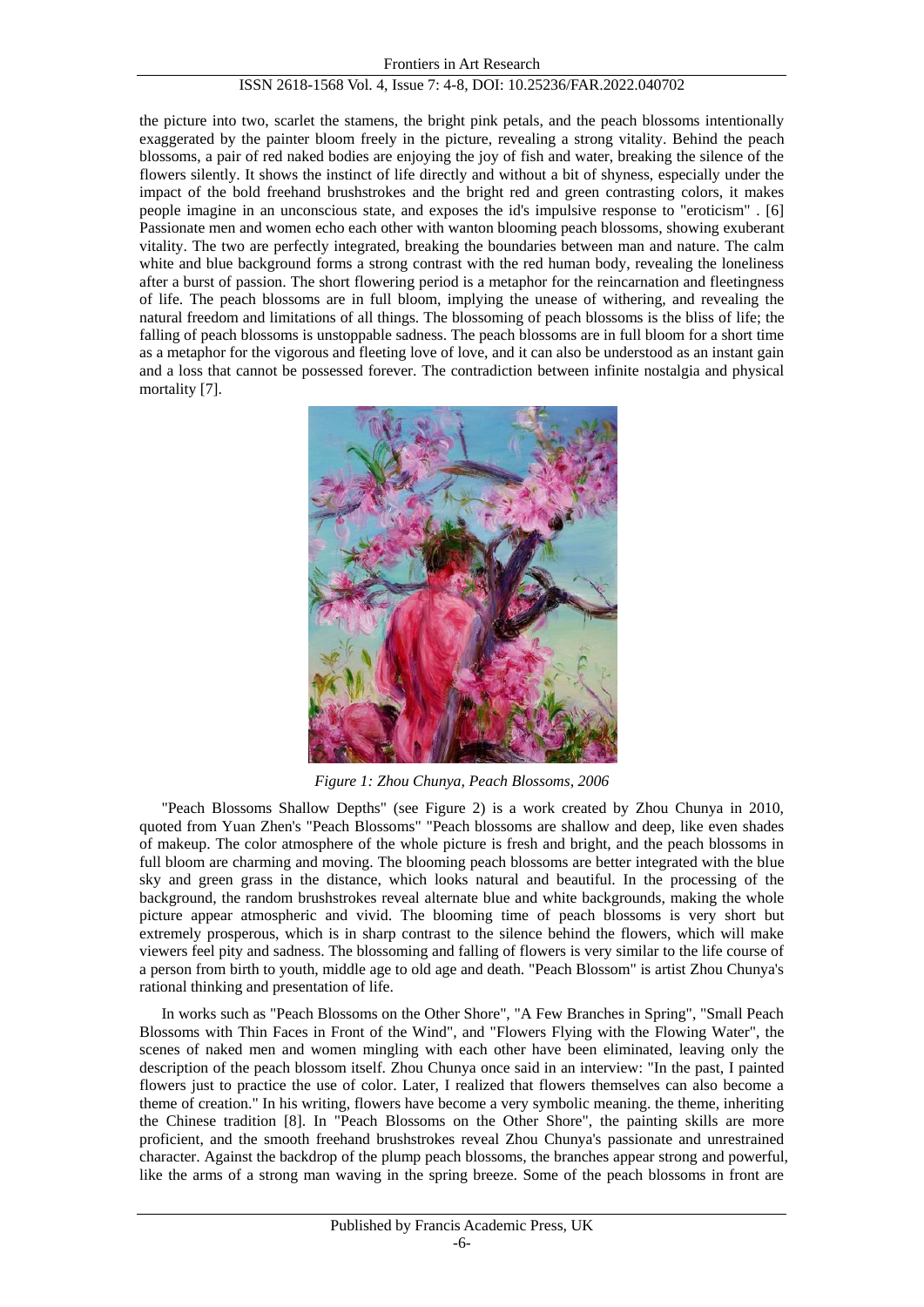blooming recklessly, and some are still flower bones, budding. In the distance, against the backdrop of yellowish crops, azure lake water and blue sky, it is particularly dazzling, showing strong vitality. In terms of expression techniques, there are obvious brushstrokes with traditional Chinese freehand brushstrokes, either smearing or dotting, or inadvertently hooking, pulling, poking, and rubbing. Compared with the previous works, this painting is fuller in composition and more natural in the expression of the artist's personal thoughts and emotions.



*Figure 2: Zhou Chunya in the shallow depths of peach blossoms, 2010*

Through the rough and bold brushstrokes in the "Peach Blossom" series, people can directly feel the painter's full passion and free-spirited character. Throughout the "Peach Blossom" series of works, we can clearly see the artist's efforts and explorations in expressing his personal artistic thoughts over the past few years.

## **5. Conclusion**

When talking about his artistic creation, Zhou Chunya said: "If the picture does not reflect me, then there is no me, and the painting has failed. The key is how exciting the picture is. If it can evoke a different feeling from the audience that is different from Modiganiani's, it means that I am repeating it and I have failed. If it can evoke another feeling from the audience, then that feeling is mine."[9] Zhou Chunya He was deeply influenced by German Expressionism and had a special liking for traditional Chinese literati paintings. He used Western oil painting as a medium to paint peach blossoms with freehand brushstrokes similar to those in Chinese painting. However, the peach blossoms in his paintings are contrary to the gentle and tactful peach blossoms in traditional Chinese literati paintings. Among the paintings that do not pay much attention to the object of expression and focus on expressing the subjective thoughts of the painter, Zhou Chunya's works have a very high degree of recognition, and the painter's personal symbols are vivid and unique. He used oil painting as the expression material, combined Chinese landscape complex with German expressionism, fully displayed and expressed the temperament of the Chinese people, and played a pivotal role and significance in the entire history of contemporary art.

# **References**

*[1] Qi L. My "Story Between Flowers": An Interview with Zhou Chunya [J]. Art·Life, 2007 [2] Zhou C Y: Peach Blossoms https://www.sohu.com/a/294621322\_686587 [3] Wang Z. On the visual tension of the new generation of paintings [D]. Tianjin Normal University, 2012.06*